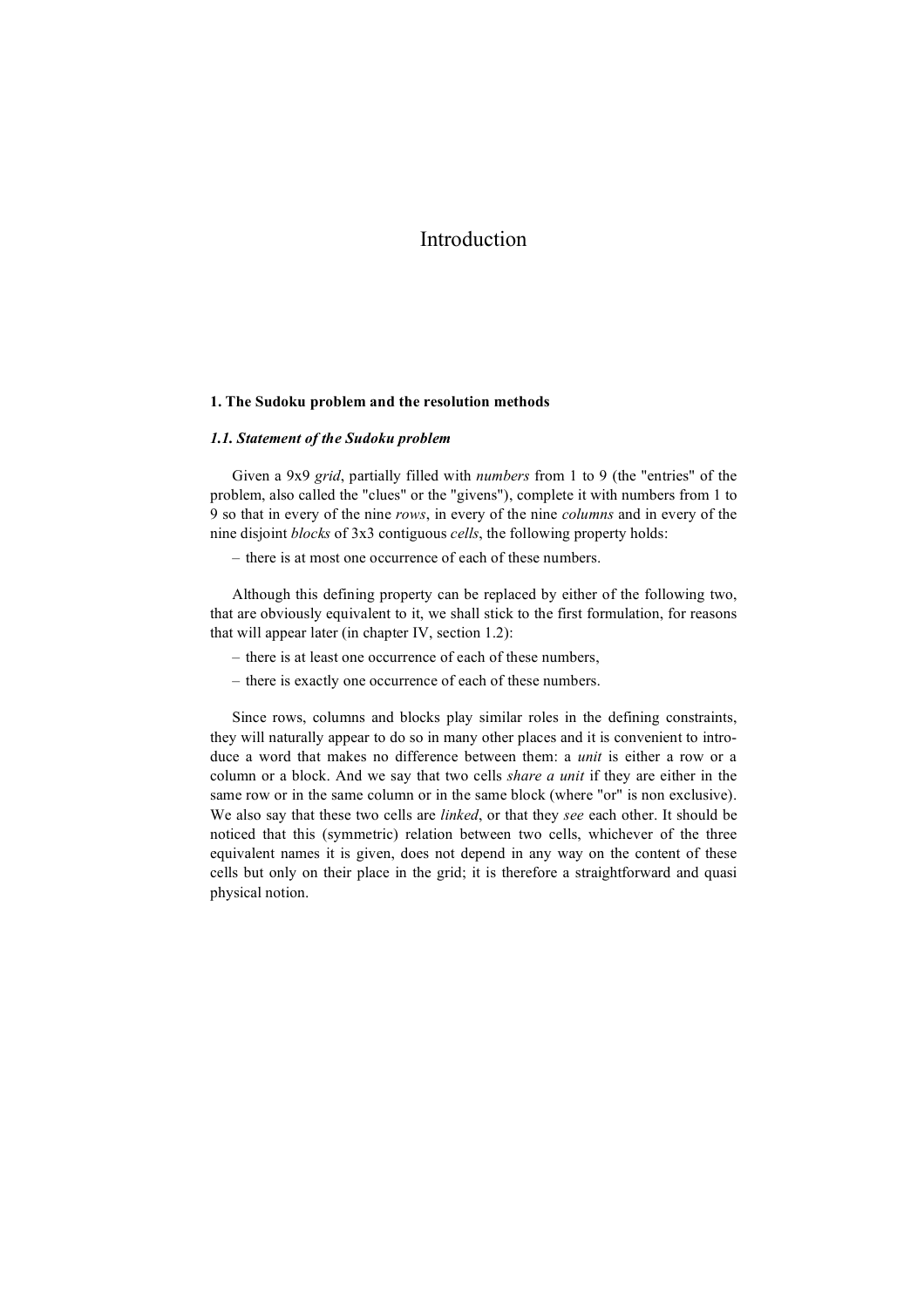As can be seen from the definition, a Sudoku grid is a special case of a Latin Square. Latin Squares must satisfy the same constraints as Sudoku, except the condition on blocks. The practical consequences of this relationship between Sudoku and Latin Squares will appear throughout this book (and the logical relationship between the two theories will be fully clarified in chapter IV).

Figure 1 below shows the standard presentations of a *problem grid* (also called a *puzzle*) and of a *solution grid* (also called a *complete Sudoku grid*).

|                |   |                |                |   |                         | $\mathbf{1}$             | $\overline{a}$ |
|----------------|---|----------------|----------------|---|-------------------------|--------------------------|----------------|
|                |   |                | $\mathfrak{Z}$ | 5 |                         |                          |                |
|                |   | 6              |                |   |                         | $\overline{7}$           |                |
| $\overline{7}$ |   |                |                |   | $\overline{\mathbf{3}}$ |                          |                |
|                |   | $\overline{4}$ |                |   | 8                       |                          |                |
| $\mathbf{1}$   |   |                |                |   |                         |                          |                |
|                |   | $\mathbf{1}$   | $\overline{c}$ |   |                         |                          |                |
|                | 8 |                |                |   |                         | $\overline{\mathcal{L}}$ |                |
|                | 5 |                |                |   | 6                       |                          |                |

|   |   |   |   |   |   |                | 2 | 6              | 7              | 3 | 8              | 9 | 4 | 5 |   | 2 |
|---|---|---|---|---|---|----------------|---|----------------|----------------|---|----------------|---|---|---|---|---|
|   |   |   | 3 | 5 |   |                |   | 9              | 1              | 2 | 7              | 3 | 5 | 4 | 8 | 6 |
|   |   | 6 |   |   |   | ┑              |   | 8              | 4              | 5 | 6              | 1 | 2 | 9 | 7 | 3 |
| 7 |   |   |   |   | 3 |                |   | 7              | 9              | 8 | $\overline{2}$ | 6 | 1 | 3 | 5 | 4 |
|   |   | 4 |   |   | 8 |                |   | 5              | $\overline{c}$ | 6 | 4              | 7 | 3 | 8 | 9 |   |
| 1 |   |   |   |   |   |                |   | 1              | 3              | 4 | 5              | 8 | 9 | 2 | 6 | 7 |
|   |   | 1 | 2 |   |   |                |   | $\overline{4}$ | 6              | 9 | 1              | 2 | 8 | 7 | 3 | 5 |
|   | 8 |   |   |   |   | $\overline{4}$ |   | $\overline{2}$ | 8              | 7 | 3              | 5 | 6 | 1 | 4 | 9 |
|   | 5 |   |   |   | 6 |                |   | 3              | 5              | 1 | 9              | 4 | 7 | 6 | 2 | 8 |

*Figure 1. A puzzle (Royle17-3) and its solution*

## *1.2. Resolution methods, candidates*

The problem statement lists the constraints a solution grid must satisfy, i.e. it says *what* we want. It does not say anything about *how* we can obtain it: this is the job of the *resolution methods* and the *resolution rules* on which they are based (two notions that will be progressively refined in this introduction, until the final definition of a resolution rule can be given in chapter IV).

Different kinds of resolution methods can be used, depending mainly on whether they are primarily intended for a human solver or for a machine. For instance, one may be interested in efficient machine solving techniques; one will then choose machine representations of the problem specially adapted to efficient processing but that may be rather obscure for most human Sudoku players; one well-known technique of this kind relies on graph theory and maximal cliques. Although we do not neglect efficiency matters and have developed an automatised solver (SudoRules) implementing all the resolution rules described later in this book, we want to make it clear from the start that such questions are not our primary concern. Instead, our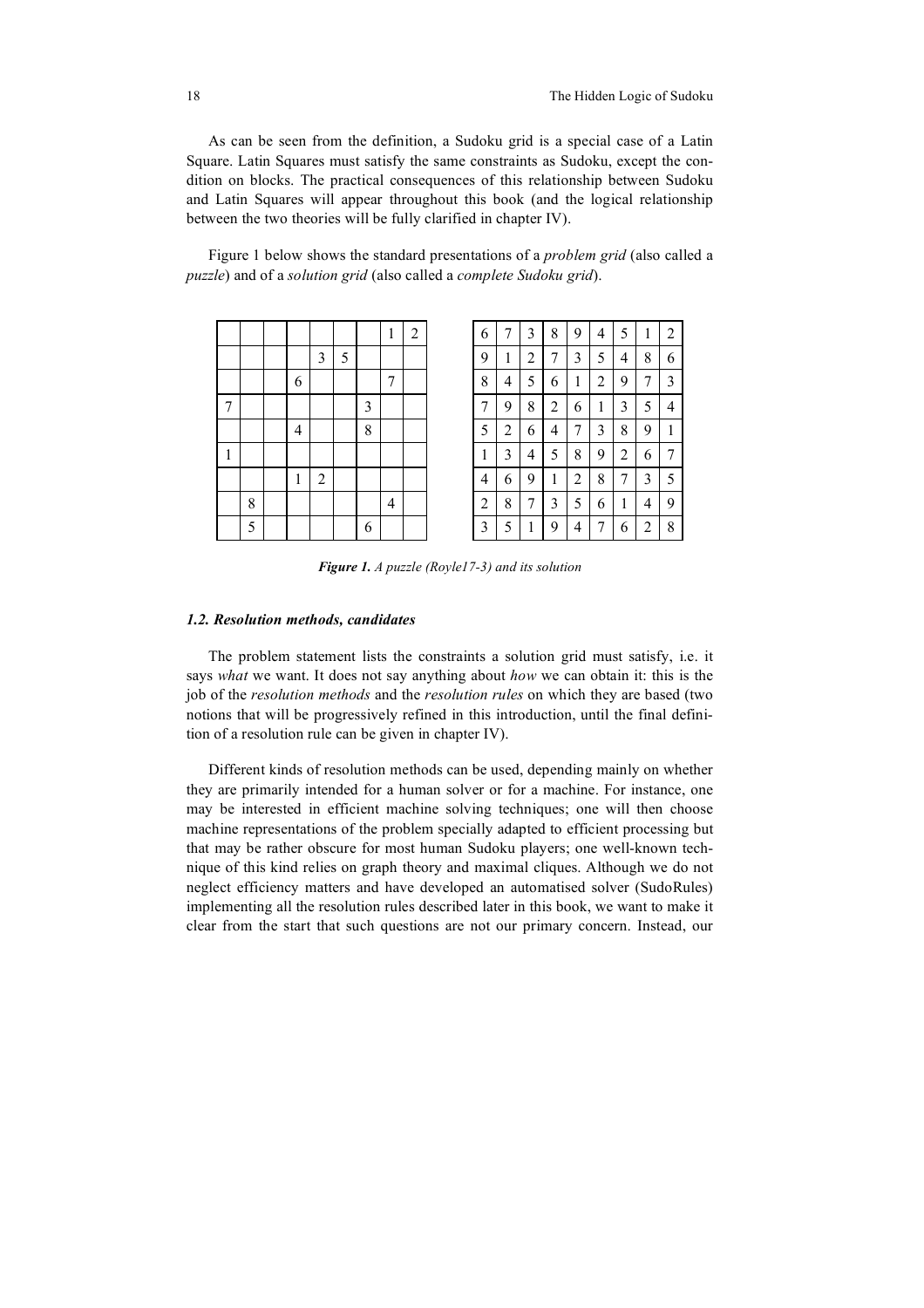approach is totally player oriented and we shall concentrate on formalising resolution rules that can be applied by a human solver equipped only with a sheet of paper and a pen (and quite a lot of patience) and on simulating them with the (most classical, i.e. rule based) techniques of Artificial Intelligence (AI).

|                | c <sub>I</sub>                              | c2                                                                      | c3                                                                                   | c4                                                                | $c5\,$                                               | c6                                       | $c7$                                                                             | $c\delta$                                    | c <sub>9</sub>                                           |                |
|----------------|---------------------------------------------|-------------------------------------------------------------------------|--------------------------------------------------------------------------------------|-------------------------------------------------------------------|------------------------------------------------------|------------------------------------------|----------------------------------------------------------------------------------|----------------------------------------------|----------------------------------------------------------|----------------|
| rl             | 3<br>6<br>4 5<br>8<br>9                     | 3<br>6<br>$\overline{4}$<br>$\overline{7}$<br>$\mathbf{Q}$              | 3<br>4 5 6<br>789                                                                    | 789                                                               | $\overline{4}$<br>789                                | $\overline{4}$<br>789                    | 4 5<br>9                                                                         | $\mathbf{1}$                                 | $\overline{2}$                                           | rl             |
| r2             | $\overline{2}$<br>$\overline{4}$<br>6<br>89 | 1 <sub>2</sub><br>$\overline{4}$<br>6<br>$\overline{7}$<br>$\mathbf{Q}$ | $\overline{c}$<br>$\mathbf{1}$<br>$\overline{4}$<br>6<br>789                         | $\overline{c}$<br>789                                             | 3                                                    | 5                                        | $\overline{4}$<br>9                                                              | 6<br>8<br>9                                  | 4<br>6<br>89                                             | r2             |
| r3             | 23<br>5<br>$\overline{4}$<br>89             | 123<br>$\overline{4}$<br>9                                              | $\begin{smallmatrix}2&3\\5\end{smallmatrix}$<br>$\mathbf{1}$<br>$\overline{4}$<br>89 | 6                                                                 | $\mathbf{1}$<br>$\overline{4}$<br>89                 | 12<br>$\overline{4}$<br>89               | 4 5<br>9                                                                         | 7                                            | 3<br>4 5<br>89                                           | r3             |
| r4             | $\overline{7}$                              | $\overline{c}$<br>$\overline{4}$<br>6<br>$\mathbf{Q}$                   | $\overline{c}$<br>5 6<br>$\overline{4}$<br>89                                        | $\boldsymbol{2}$<br>5<br>89                                       | $\mathbf{1}$<br>5<br>6<br>89                         | $1\quad2$<br>6<br>89                     | 3                                                                                | $\sqrt{2}$<br>56<br>$\mathbf{Q}$             | $\mathbf{1}$<br>4 5<br>6<br>$\mathbf{Q}$                 | r4             |
| r <sub>5</sub> | 2 3<br>$5\,6$<br>9                          | 2 <sub>3</sub><br>6<br>9                                                | 2 <sub>3</sub><br>5 6<br>9                                                           | 4                                                                 | 1<br>5<br>6<br>9<br>$\overline{7}$                   | 123<br>6<br>9<br>$\overline{7}$          | 8                                                                                | $\begin{array}{c} 2 \\ 5 \end{array} 6$<br>9 | $\mathbf{1}$<br>5<br>6<br>$\overline{7}$<br>9            | r <sub>5</sub> |
| r6             | $\mathbf{1}$                                | $\overline{c}$<br>$\overline{\mathbf{3}}$<br>6<br>$\overline{4}$<br>9   | 2 <sub>3</sub><br>$4\,5$<br>6<br>89                                                  | 2 <sub>3</sub><br>$\begin{array}{c} 5 \\ 8 \end{array}$<br>$\tau$ | $\begin{array}{cc} & 5 & 6 \\ 7 & 8 & 9 \end{array}$ | 2 <sub>3</sub><br>6<br>89<br>$\tau$      | $rac{2}{5}$<br>$\frac{4}{7}$<br>9                                                | $\boldsymbol{2}$<br>56<br>9                  | 4 5<br>6<br>$\overline{7}$<br>$\mathbf{Q}$               | rб             |
| r7             | 3<br>6<br>$\overline{4}$<br>$\mathbf{Q}$    | 3<br>6<br>$\overline{4}$<br>$\overline{7}$<br>$\mathbf{Q}$              | 3<br>6<br>$\overline{4}$<br>$\overline{7}$<br>$\mathbf{Q}$                           | $\mathbf{1}$                                                      | $\overline{2}$                                       | 3<br>$\overline{4}$<br>6<br>789          | 5<br>$\overline{7}$<br>9                                                         | 3<br>5<br>89                                 | 3<br>5<br>789                                            | r7             |
| r8             | 2 <sub>3</sub><br>6<br>9                    | 8                                                                       | $\overline{\mathbf{3}}$<br>12<br>6<br>$\mathbf{Q}$<br>$\overline{7}$                 | 3<br>5<br>$\overline{7}$<br>9                                     | 5<br>6<br>$\mathbf{Q}$<br>$\overline{7}$             | 3<br>6<br>$\mathbf{Q}$<br>$\overline{7}$ | $\begin{array}{cc} 1 & 2 \\ 5 & \end{array}$<br>7 <sup>7</sup><br>$\overline{9}$ | 4                                            | 3<br>$\mathbf{1}$<br>5<br>$\overline{7}$<br>$\mathbf{Q}$ | r8             |
| r9             | 2 <sub>3</sub><br>$\overline{4}$<br>9       | 5                                                                       | 2 <sub>3</sub><br>$\mathbf{1}$<br>4<br>$\overline{7}$<br>9                           | 3<br>789                                                          | 4<br>789                                             | $\overline{3}$<br>$\overline{4}$<br>789  | 6                                                                                | 2 <sub>3</sub><br>89                         | $\mathbf{1}$<br>3<br>789                                 | r9             |
|                | c <sub>l</sub>                              | c2                                                                      | c3                                                                                   | c4                                                                | c5                                                   | c6                                       | $c7\,$                                                                           | $c\delta$                                    | $c\mathcal{G}$                                           |                |

*Figure 2. Grid Royle17-3 of Figure 1, with the candidates remaining after the elementary constraints have been propagated*

Given this choice, the process of solving a grid "by hand" is generally initialised by defining the "candidates" for each cell. For later formalisation, one must give a careful definition of this notion: *at any stage of the resolution process, candidates for a cell are the numbers that are not yet explicitly known to be impossible values for this cell*. At the start of the game, one possibility is to consider that any cell with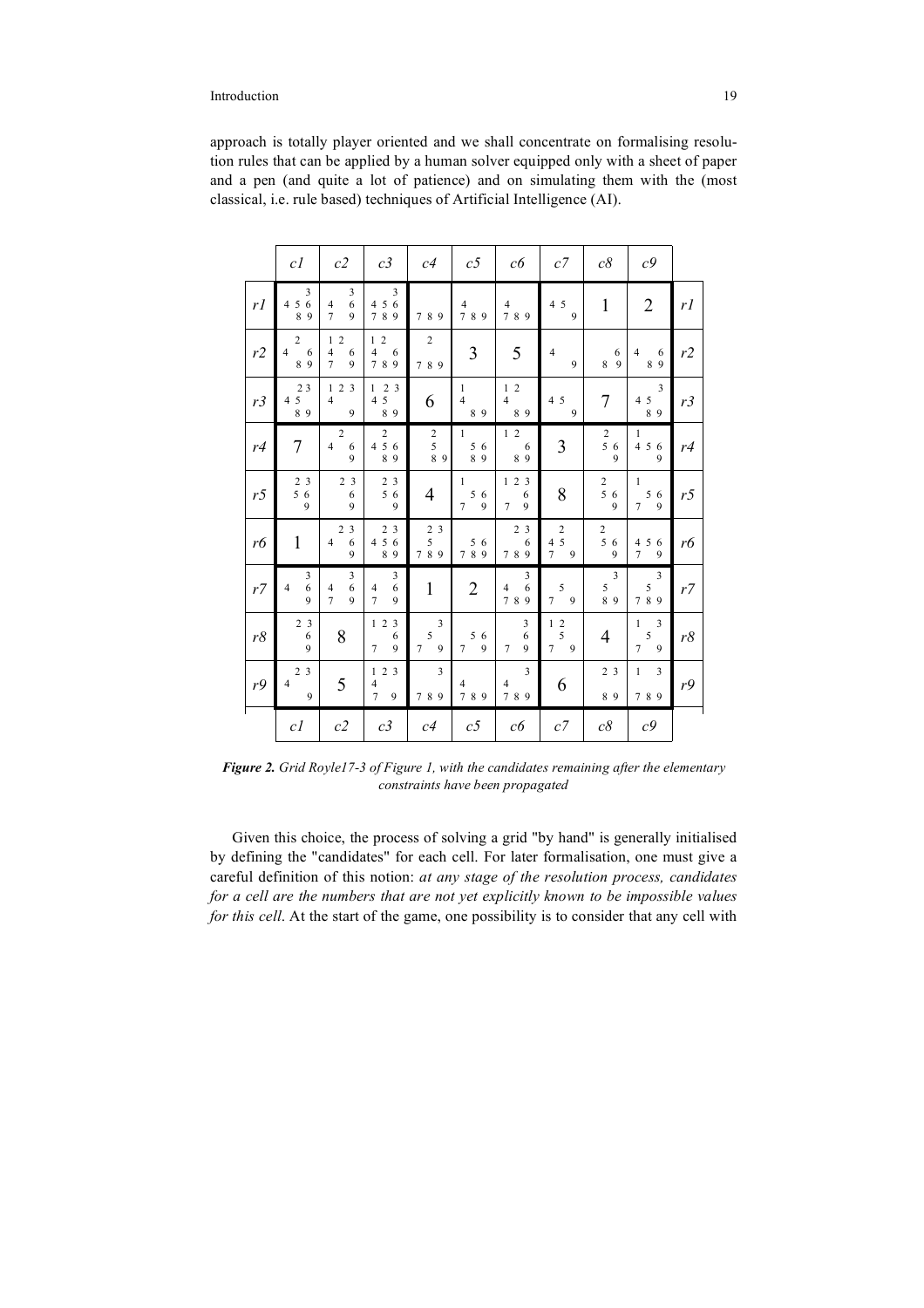no input value admits all numbers from 1 to 9 as candidates (but more subtle initialisations can be considered).

Usually candidates for a cell are displayed in the grid as smaller and/or clearer letters in this cell (as shown in Figure 2); for better readability of such representations, the nine blocks will be marked by thick borders and each of the possible values will always be represented at the same relative place in each of the cells.

Then, the resolution process is a sequence of steps consisting of repeatedly applying "resolution rules" (some of which have become very classical and some of which may be very complex) of the general condition-action type: if some pattern (i.e. configuration) of cells, links, values and candidates for these cells is present on the grid, then carry out the action specified by the rule. Notice that any such pattern always has a purely "physical" part (which may be called its "physical" support), defined by the conditions on the cells and links between them, and an additional part, depending on the conditions put on the values and candidates in these cells.

According to the type of their action part, such rules can be classified into three categories:

– either assert the final value of a cell (when it is proven there is only one possibility left for it); there are very few rules of this type;

– or delete some candidate(s) (which we call the target values of the pattern) from some cell(s) (which we call the target cells of the pattern); as appears from a quick browsing of the available literature and as will be confirmed by this book, most resolution rules are of this type; they express specific forms of constraints propagation; their general form is: if such a pattern is present, then it is impossible for some value(s) to be in some cell(s) and the corresponding candidates must be deleted from them;

– or, for some very difficult grids, recursively make a hypothesis on the value of a cell, analyse its consequences and apply the eliminations induced by the contradictions thus discovered; techniques of this kind (named "recursive Trial and Error" or "recursive guess"), do not fit our condition-action form and are proscribed by purists (for the reason that, most of the time, they make solving the puzzle totally uninteresting); this book will show that they are very rarely needed if one admits complex chain rules.

It should be noted that all of the above resolution rules, whatever their type, do not assert that there is a solution. But for recursive Trial and Error, they may be interpreted from an operational point of view as: "from what is known in the current situation, do conclude that any solution, if there is any, will satisfy the following".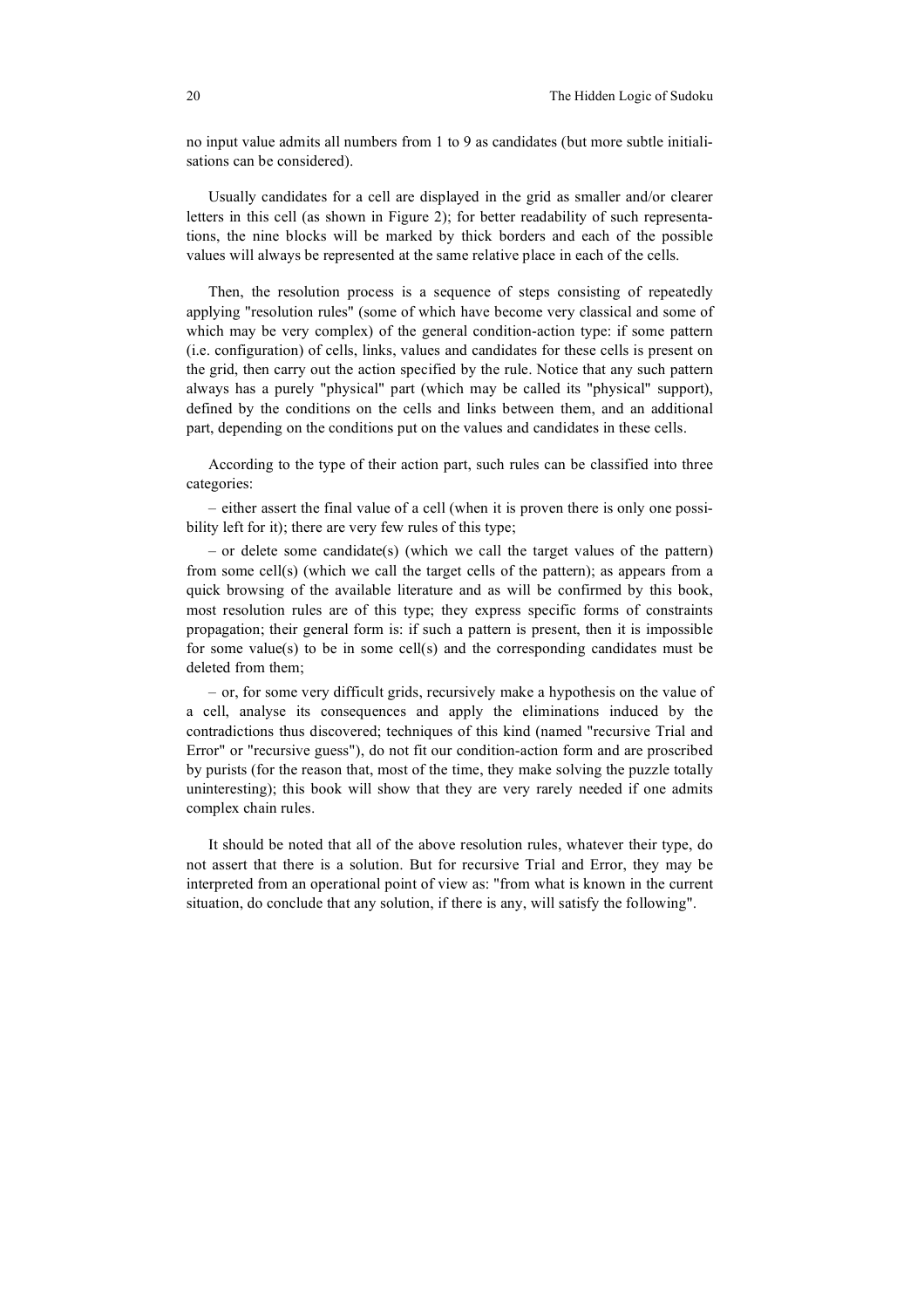As one proceeds with resolution, candidates for each cell form a monotone decreasing set. With a little care, this remains true even when making hypotheses (i.e. resorting to recursive Trial and Error) cannot be avoided; in our "SudoRules" solver, for instance, in this case all candidates are explicitly relativised to finite sets of hypotheses (called "contexts") and monotonicity is thus maintained.

## *1.3. Elementary rules, Trial and Error, and their limitations*

The four simpler constraints propagation rules (obviously valid) are the direct translation of the initial problem formulation into operational rules for managing candidates. We call them "the (four) elementary constraints propagation rules" (ECP):

– ECP(cell): "if a value is asserted for a cell (as is the case for the initial values), then remove all the other candidates for this cell";

 $-$  ECP(row): "if a value is asserted for a cell (as is the case for the initial values), then remove this value from the candidates for any other cell in the same row";

– ECP(col): "if a value is asserted for a cell (as is the case for the initial values), then remove this value from the candidates for any other cell in the same column";

– ECP(blk): "if a value is asserted for a cell (as is the case for the initial values), then remove this value from the candidates for any other cell in the same block".

The simpler assertion rule (also obviously valid) is called Naked-Single:

– NS: "if a cell has only one candidate left, then assert it as the only possible value of the cell".

Together with NS, the four elementary constraints propagation rules constitute "the (five) elementary rules".

A novice player may think that these five elementary rules express the whole problem and that applying them repeatedly is therefore enough to solve any puzzle. If such were the case, you'd probably never have heard of Sudoku, because it would amount to mere paper scratching. Anyway, as he gets stuck in situations where none of these rules remains applicable, he soon discovers that, except for the simplest grids, this is very far from being sufficient. The puzzle in figure 1 is a simple illustration of how you get stuck if you only know and use the five elementary rules: the resulting situation is shown in figure 2, in which none of these rules can be applied. As we shall see later (in chapter V), for this particular puzzle, there is an easy way to unblock it. But, as we shall also see, there are lots of puzzles that need rules of a much higher complexity in order to be solved. And this is why Sudoku has become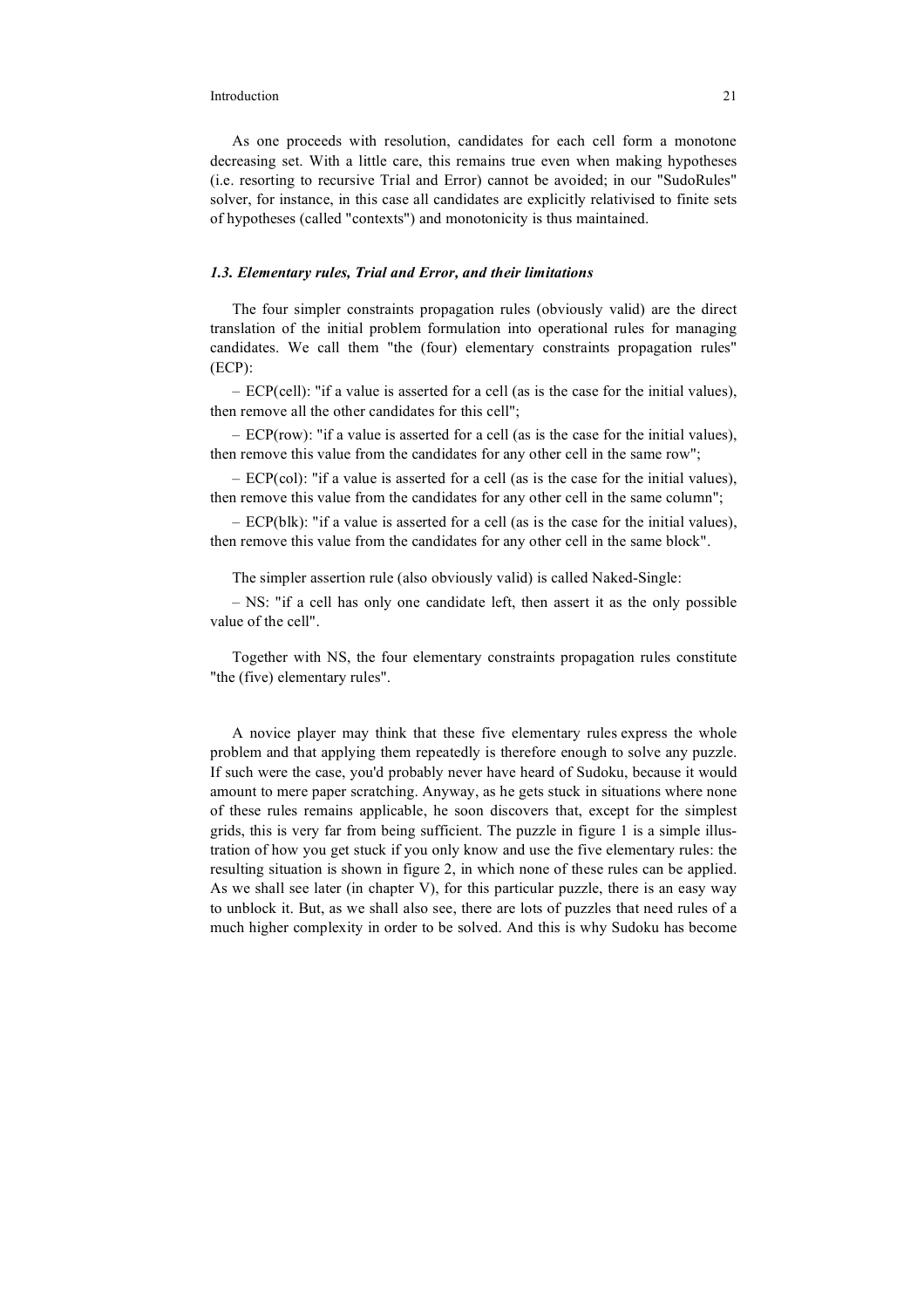so popular: all but the easiest puzzles require a particular combination of neurontitillating techniques and may even suggest the discovery of as yet unknown ones.

One general way out of the blocked situation described above is recursive Trial and Error: when stuck, one can start a systematic (depth first) exploration of the tree of possibilities, duly pruned by the propagation of elementary constraints (thus avoiding the exploration of obviously contradictory possibilities). Simplistic as this method may be, it has a major theoretical advantage, justifying that we keep it in our arsenal of techniques to solve a grid: it is guaranteed either to find a solution if there is (at least) one or to prove there is none.

The technical drawback is a great variance in the computation times (be it by a human or a machine), and this variability is unrelated to any sensible notion of difficulty of the grid (it depends mainly on the order chosen to explore the tree of possibilities, i.e. on chance). But the major drawback is its unrealistic character by any human standards: some puzzles would require exploring thousands of hypotheses, sometimes more than twenty levels deep. This is one of the reasons why this technique is anathemised by purists, the second being that using it generally makes the puzzle totally uninteresting.

Finally, we keep recursive Trial and Error in our arsenal, but we keep it as a last resort weapon, to be used when nothing else can be done; we shall see that with all the rules defined later in this book, such a strategy guarantees that, most of the time (in 99,7% of Royle's 36,628 reference cases defined below; in 97% of the randomly generated puzzles), this technique is not needed; and, when it is needed, we have found no case for which one level of hypothesis was not enough. With the rules for 3D chains introduced in this second edition, these percentages rise to over 99.99%.

#### *1.4. Resolution rules and guiding principles for their formulation*

Because the five elementary rules are not enough to solve any puzzle and recursive Trial and Error is not realistic from a human solver point of view, other resolution techniques must be devised.

Since Sudoku was invented, more or less complex resolution rules have been defined. They are based on the eliciting of various types of additional constraints, some of which may be non-obvious consequences of the problem statement.

Unfortunately, very often in the available literature, these rules, especially the most complex ones, are only illustrated by examples and their definitions remain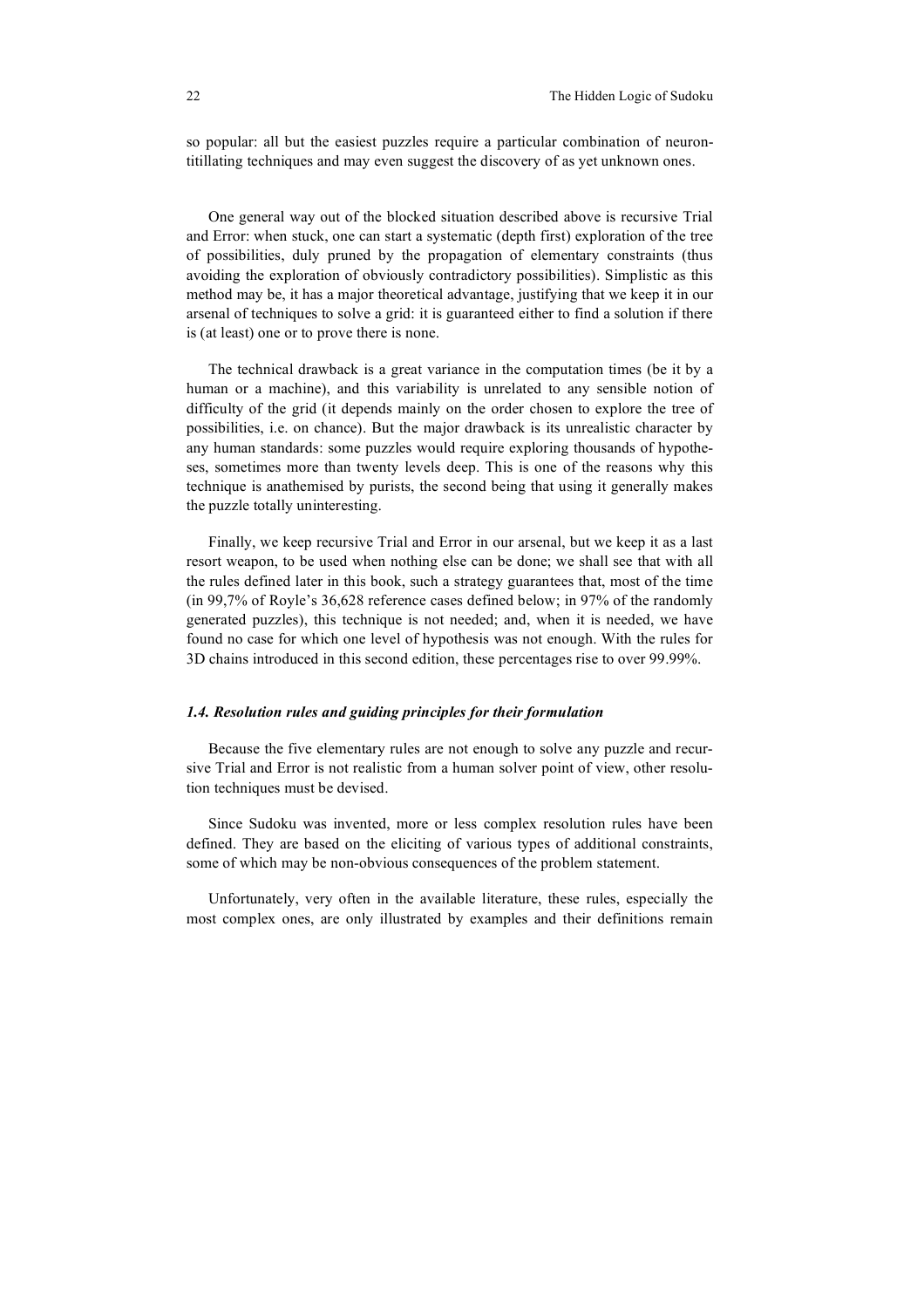rather vague – which incurs both redundancy in the rules proposed by various authors and much uncertainty regarding their scopes of application. To check this, just look at some of the innumerable Web sites dedicated to Sudoku (more than sixty millions, only a few of which are listed in the bibliography at the end of this book).

It appears that this vagueness is due to the lack of a general guiding principle for stating the rules, and this in turn is due to the lack of a clear notion of the complexity of a rule.

Later in this book, we shall provide a precise and sometimes unusual rephrasing of most of the familiar rules. Besides the constraint of non-ambiguity, the general guiding principle we adopt can be considered a version of Occam's Razor. One can easily find some logical and some psychological support for it. It can be viewed from two complementary, but essentially equivalent, points of view:

– from the point of view of the preconditions of a rule: a rule should apply only in cases when simpler rules do not, i.e. its preconditions must be so specific as not to subsume those of simpler rules; but they must also be so general as to cover as many cases as possible; said otherwise, the scope of a rule must be extended as far as the logic underlying it allows;

– from the point of view of the conclusions of a rule (its action part): a rule should produce effective results, i.e. its conclusions should not be obtainable by simpler rules.

Of course, with the same reference to "simpler rules" in the two points of view, this principle relies on a definition of the complexity of a rule (or at least of the relative complexities of two rules). In this book, we build a hierarchy of rules progressively, based on:

– a distinction between three general classes of rules: subset rules, interaction rules and chain rules;

– a generalised notion of logical symmetry and associated representations;

– a second guiding principle: a rule obtained from another by some (generalised or not) logical symmetry must be granted the same logical complexity.

Given our objective of formalising the methods applied by a human solver, our second principle is highly debatable. There may be a great gap between abstract logical complexity and psychological complexity for the human solver. But the fact is that, in most cases, we have no idea of how psychological complexity can be measured. It is even doubtful that a given resolution rule could be given a psychological complexity measure independent of the "geographical" situation on the grid of the cells it applies to, i.e. independent of the most elementary symmetries inherent to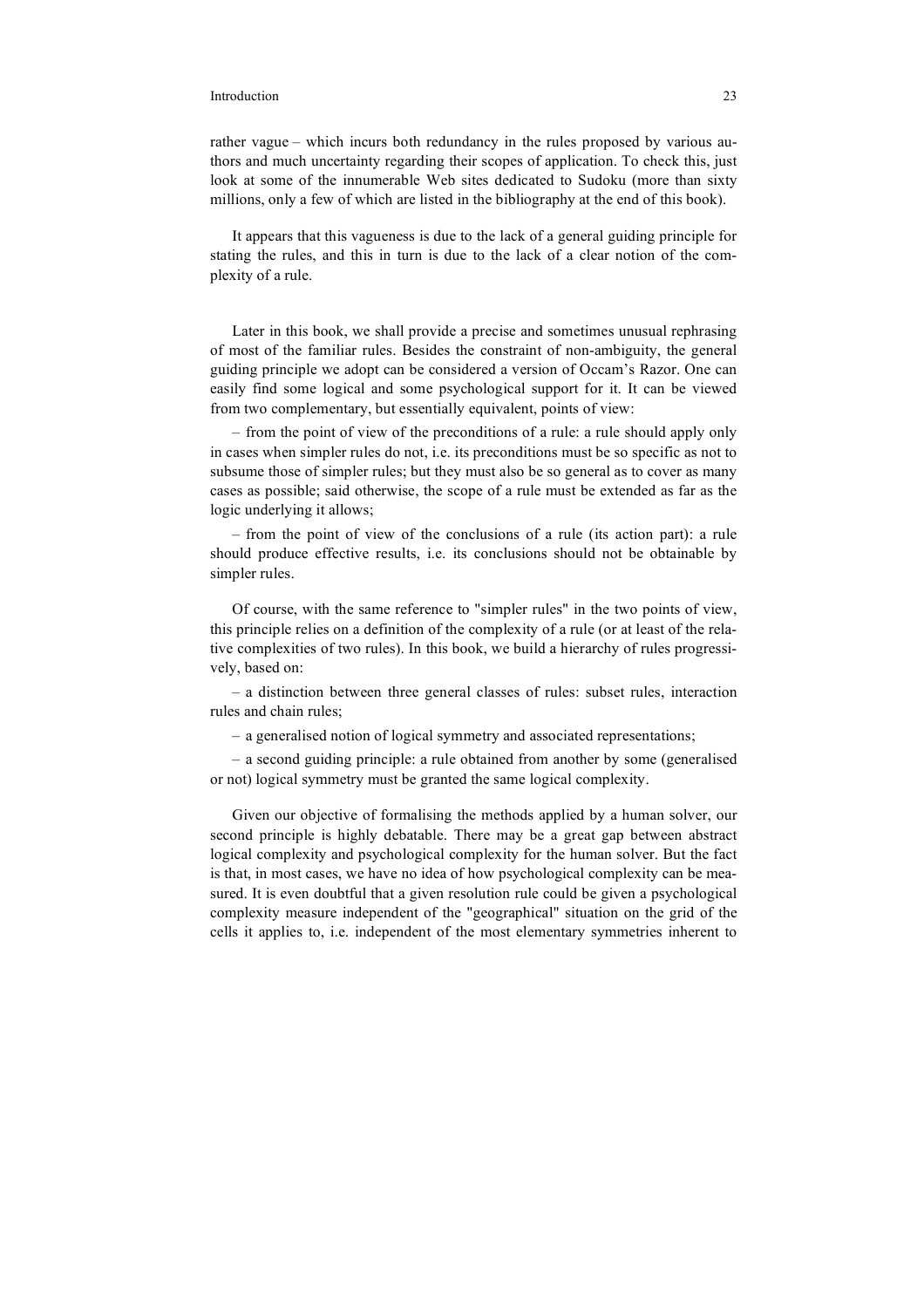Sudoku (see chapter I); for instance, identical patterns of candidates on adjacent cells may be easier to see than the same patterns in distant cells; and this may also depend on individual psychological specificities. On the other hand, it is our hope that a partial relative ordering of our rules, based on their logical formulation and consistent with all the logical symmetries of the game, will serve as a reference for future measures of the psychological deviations from it. Moreover, there is a strong argument in favour of this principle, if one adopts the graphical representations and the extended Sudoku board (defined in chapter II) that makes obvious the equivalences associated to generalised symmetries.

Notice that we are looking for a partial complexity order relation on the set of resolution rules and that this is a very different task from trying to rank the puzzles based on some definition of the complexity of their resolution path (unless one defines the ranking of a puzzle as the complexity of the most complex rule necessary to solve it – not a very realistic ranking). Of course, there must be some relationship between a ranking of the puzzles and a partial complexity order on the set of resolution rules. Nevertheless, given a fixed set of rules, we shall see through examples that it can solve puzzles whose solution paths vary largely in complexity (whatever intuitive notion of complexity one adopts for the paths). In this book, we shall not tackle the problem of ranking the puzzles.

One last point can now be clarified. Everywhere in this book, a *resolution method* must be understood strictly as:

– a set of *resolution rules*,

– a *non-strict precedence ordering* among them. Non-strict means that two rules can have the same precedence (for instance, there is no reason to give a rule higher precedence than that obtained from it by transposing rows and columns or by any generalised symmetry).

As a consequence of this definition, several resolution methods can be based on the same set of rules with different partial orderings.

Moreover, to every resolution method one can associate a simple systematic procedure for solving a puzzle:

List the all the resolution rules in a way compatible with their precedence ordering (i.e. among the different possibilities of doing so choose one)

Loop until a solution is found (or until it is proven there can be no solution)

 Do until a rule applies effectively Take the first rule not yet tried in the list Do until its conditions pattern effectively maps to the grid Try all possible mappings of the conditions pattern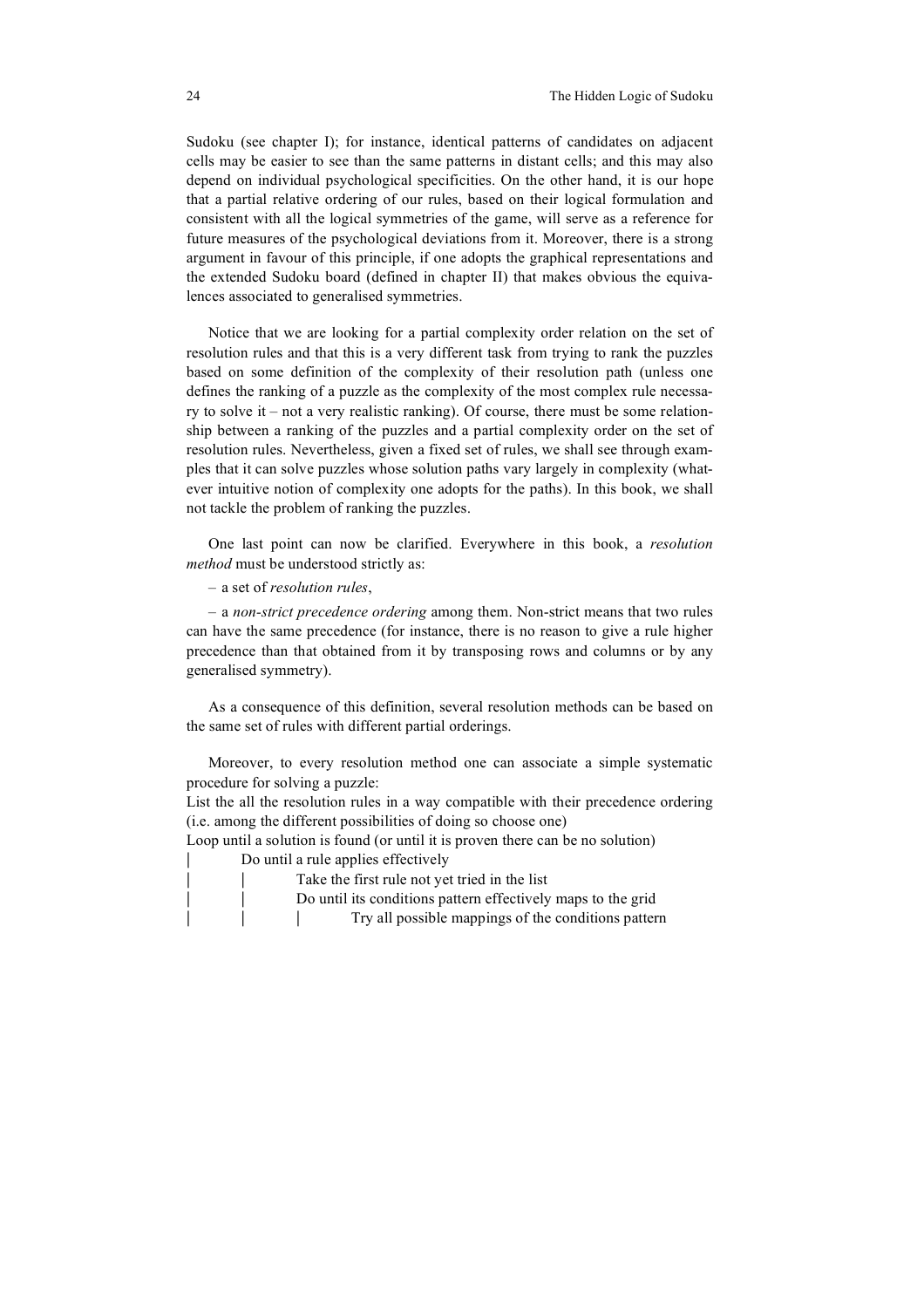End do End do Apply rule on selected matching pattern End loop

In this context, a natural question arises: given a set of resolution rules, can different orderings lead to different puzzles being solved or unsolved? The answer is in the notion of confluence, to be explained in chapter XXII, where it will be shown that all the sets of rules introduced in this book have the *confluence property* and that the ordering of the rules is therefore irrelevant as long as we are only interested in solving puzzles; but it is of course very relevant when we also consider the efficiency of the associated method, e.g. the simplicity of the solution paths.

This abstract property has a very practical meaning for the player: it allows him/her not to be as systematic in the application of the rules as a machine would be, without running the risk of being blocked because of missing an elimination he could have done earlier in the resolution process.

## **2. The roles of logic and AI in this book**

As its organisation shows, this book is centred on the Sudoku problem itself. Nevertheless, from the points of view of logic or AI, it can also be considered as a long exercise in either of these disciplines. So let us clarify the roles we grant them.

### *2.1. The role of logic*

Throughout this book, the primary function of logic will be that of a compact notation tool for expressing the resolution rules in a non ambiguous way and expliciting the symmetry relationships between them (the simplest and most striking example of this is the set of rules for Singles in section V.2).

For better readability, the rules we introduce will always be formulated first in plain English and their validity will only be established by elementary non-formal means. The non mathematically oriented reader should therefore not be discouraged by the logical formalism. He can even skip chapters III and IV and the formal version of each rule that will usually follow its intuitive definition.

Moreover, in the very important case of the various types of chains we shall consider, the associated rules will always be expressed in an intuitive graphical formalism (partly inspired from existing informal representations one can find on Web forums, but also resolutely diverging from them when necessary); it will be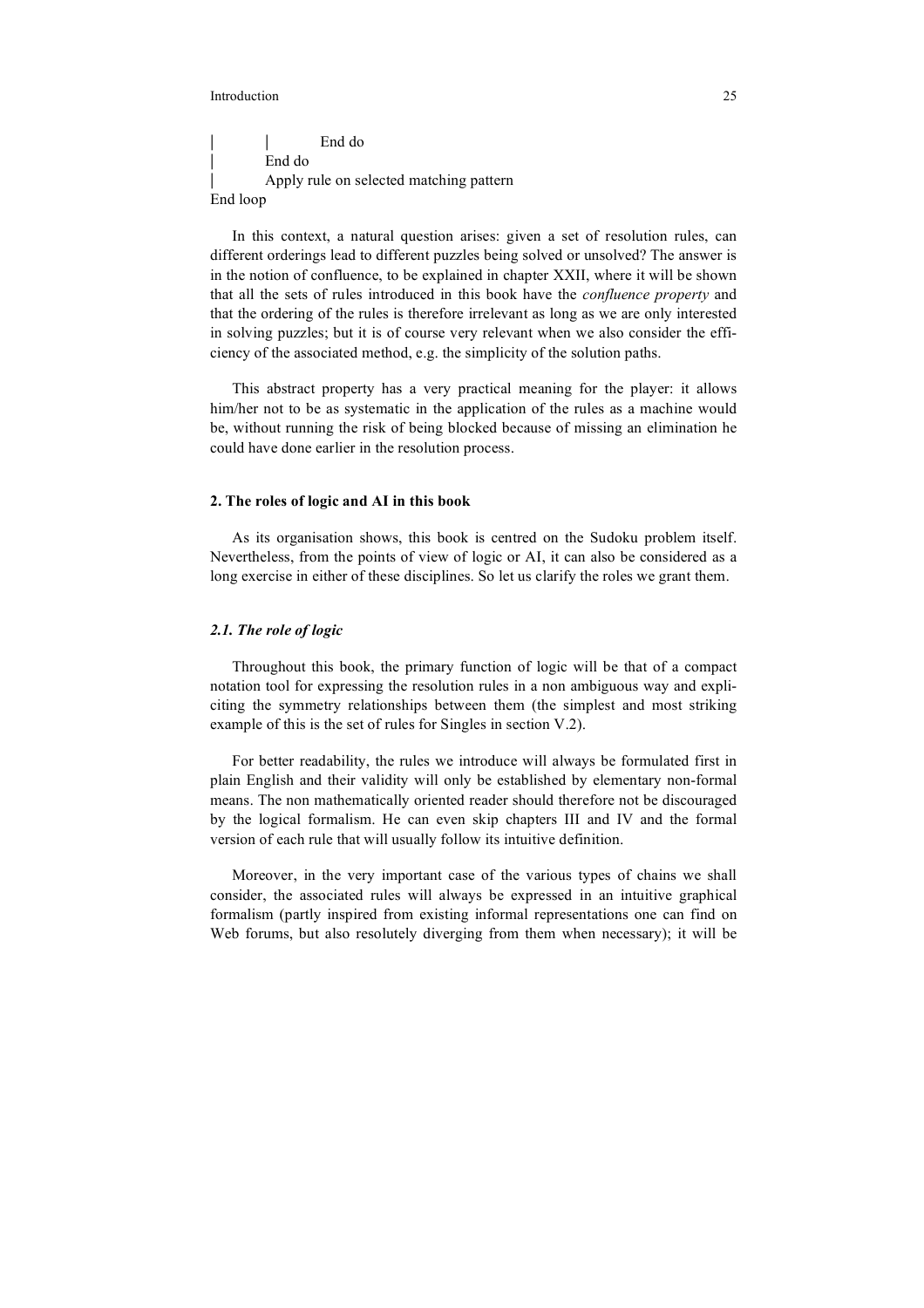shown to be strictly equivalent to logical formulæ – so that the explicit writing of the corresponding logical formulæ will not even be needed.

The formalism we use relies effectively on the strictest formal logic and it would not be very difficult to use it as a basis for formal proofs. From a logical point of view and given the basic definitions of chapters III and IV, we consider that these formal proofs are no more than easy exercises for students in logic and we should not overload this book with them.

As a fundamental and practical consequence of our strict logical foundations, the natural symmetry properties of the Sudoku problem can be transposed into three formal meta-theorems allowing one to deduce systematically new rules from given ones (see chapters I and IV). This will allow us to introduce chain rules of completely new types ("hidden chains").

Finally, the other role assigned to logic is that of a mediator between the intuitive formulation of the resolution rules and their implementation in our AI program (SudoRules, or any other). This is a methodological point for AI (or software engineering in general): no program development should ever be started before precise definitions of its components are given (though not necessarily in strict logical form) – a common sense principle that is very often violated, even by those who consider it as obvious (this is the teacher speaking)!

#### *2.2. The role of AI in this book*

What role do we impart to AI in this book?

The resolution of each puzzle by a human solver needs a significant amount of time. Therefore, the number of puzzles that can be tested "by hand" against any resolution method is very limited. Simulating human solvers by AI will allow us to test tens of thousands of puzzles (see section 3.1 below). This will give us indications of the relative efficiency of different rules. It is not mere chance that the writing of this book and the development of our SudoRules solver occurred in parallel. Abstract definitions of relative complexities of rules were checked against our puzzle collections for their resolution times.

Productivity of new rules was tested as soon as they were introduced. Sometimes, it was very hard to find an example for a rule (such as rules for Naked-, Hidden- or Super-Hidden- Quadruplets). And sometimes, when no example could be found, it led to the conjecture, and then to the proof, that the supposedly new rule was subsumed by (i.e. could be reduced to) simpler ones.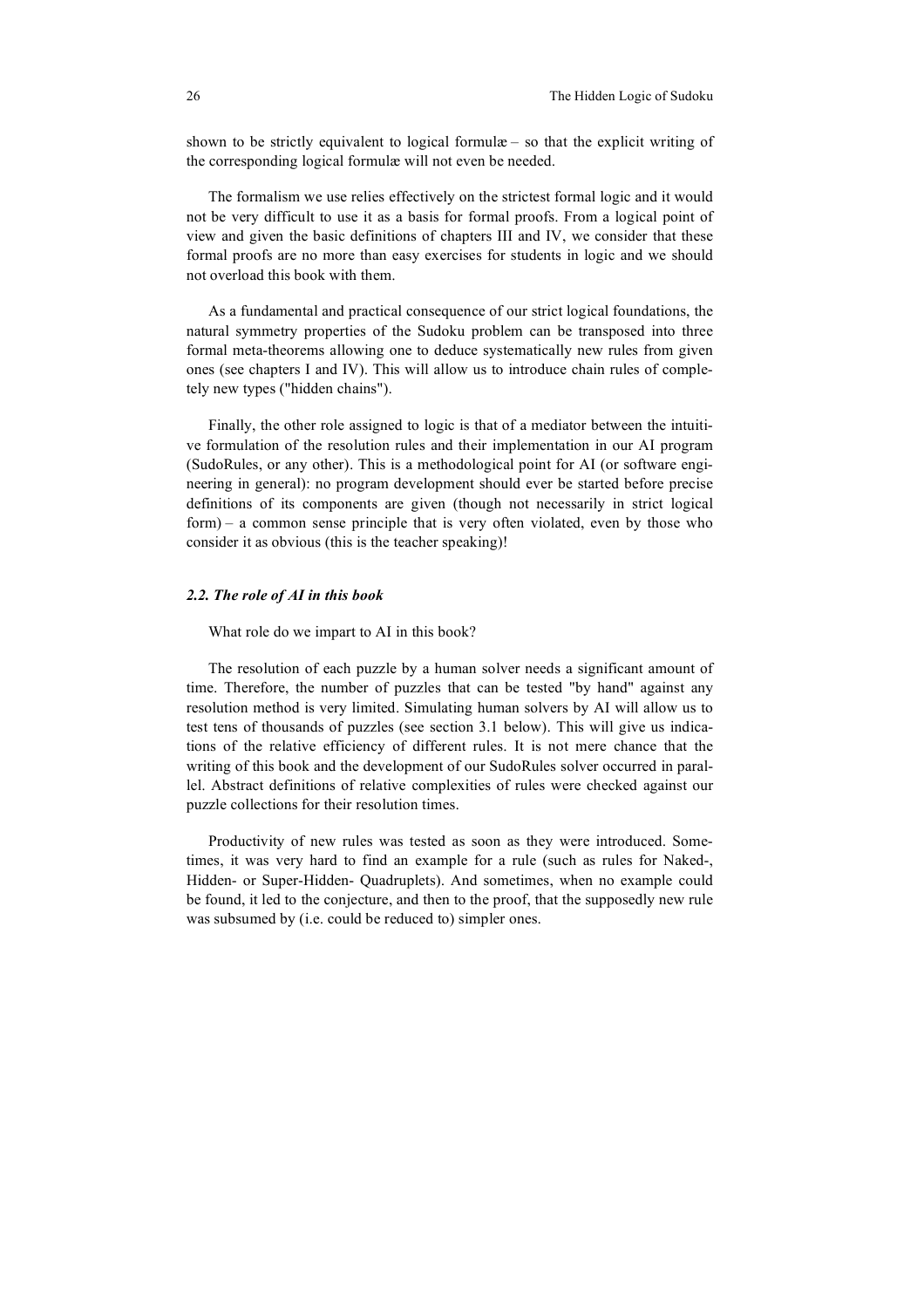As I said above, this book can also be considered as a (long) exercise in AI. Many computer science departments in universities have taken Sudoku as a basis for various projects. My personal experience is that it is a most welcome topic for a project in computer science or AI.

Actually, this is how my work on Sudoku started. But, on second thoughts, I realised that there might be something original in the point of view I had developed in the meanwhile and that it might concern a wider audience of "sudoku-ka". I therefore decided to soften the mathematical content (without sacrificing its logical foundations), in the hope that the result would be of interest to the union of the three populations instead of their intersection.

## **3. Examples and classification results**

As can be seen from a fast browsing of this book, many examples are scattered in every chapter, making nearly a third of the content. This is not only because a book on Sudoku without a lot of examples would be like a French lunch without cheese. All our examples satisfy precise functions and their choice is anything but arbitrary. We decided that each example should:

- be as short as possible,
- illustrate a precise rule,

– prove that the rule it illustrates cannot be reduced to simpler ones (in this sense, *the detailed resolution paths given for all the examples must be considered as proofs of independence theorems*),

– originate from a real puzzle (this may seem an obvious constraint, but one can find examples on the Web where a partial situation is displayed with no indication as to its origin; for instance, one can find an example of an xy-chain of length 20; but I have never seen any real puzzle whose resolution needed to consider such a long xy-chain).

## *3.1. The origin of our examples*

All our examples rely on three large puzzle collections:

– the first, hereafter named the Royle17 collection, has been assembled by the graph theorist Gordon Royle; it consists of the 36,628 known (non essentially equivalent) minimal grids with a unique solution; in this context, a grid is called minimal if it has seventeen entries and it has a unique solution; it is termed minimal because there is no known example of a grid with less than seventeen entries and a unique solution (it might be called absolutely minimal, but, as of the writing of this book, it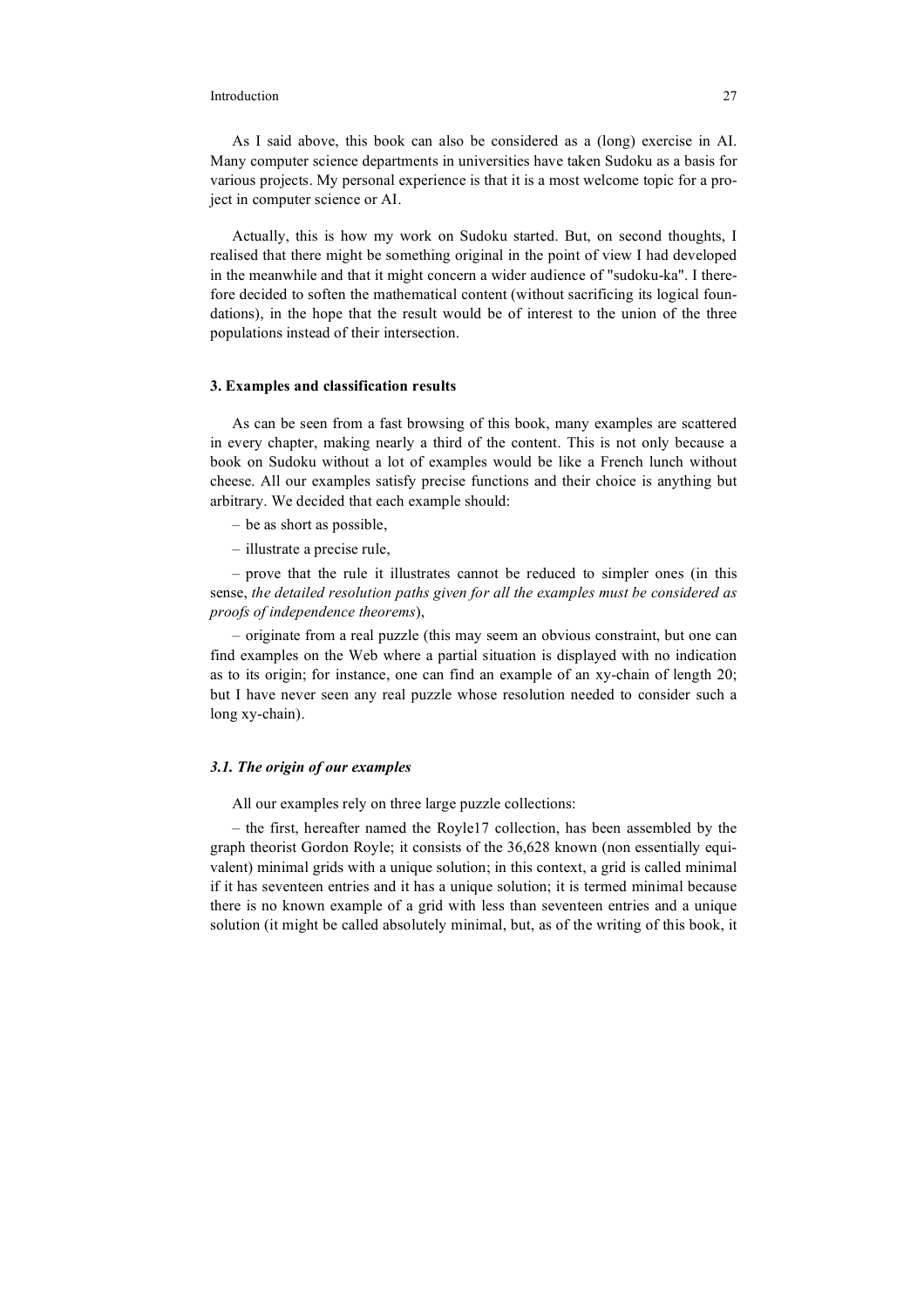has not been proven that grids with fewer than seventeen entries cannot have a unique solution); in order to avoid confusion with the broader notion of minimality defined below, we call this case 17-minimal; grid number n in this collection is always named Royle17-n;

– the second, hereafter named the Sudogen0 collection, consists of 10,000 puzzles randomly generated with the C generator suexg (see http://magictour.free.fr /suexco.txt for a description of the generation principles), with seed 0 for the random numbers generator; grid number n in this collection is always named Sudogen0-n;

– the third, hereafter named the Sudogen17 collection, consists of 10,000 puzzles randomly generated with the same software as above, but using a different seed (17); grid number n in this collection is always named Sudogen17-n.

All the puzzles in our three test databases are *minimal* in the following sense (broader than the one used by Gordon Royle, in that they may have more than seventeen entries): they have a unique solution and any puzzle obtained from them by eliminating any one of their entries has more than one solution. For the Royle-17 case, this property results from the assembling choices of the collection; for the two Sudogen cases, the property is included in the principles of the generating software.

As for the specific examples chosen in this book to illustrate our rules, most of them draw upon the Royle17 collection. Occasionally, we also take examples from the Sudogen0 and Sudogen17 collections. The main reason for preferring the Royle-17 puzzle database is that showing that there is a 17-minimal puzzle for which a rule applies is a stronger result than just showing that this rule applies to some grid with no specific property (but this is not really important for the purposes of this book). And the main reason for using also randomly generated puzzles is for not relying on biased databases when we study global classification results.

## *3.2. Uniform presentation of our examples*

If we displayed the full trace of the resolution process of an example puzzle, it would take several pages, most of which would describe obvious or uninteresting steps. Indeed, in the worst cases, starting from a 17-minimal puzzle, there are 64 (81-17) unknown values, which makes 576 (64x9) candidates to be eliminated and 64 values to be asserted, that is 640 steps. In order to skip some of these steps, we shall use the following five conventions.

Convention 1: obvious elementary constraint propagation rules ECP(cell), ECP (row), ECP(col) and ECP(blk) will never be displayed.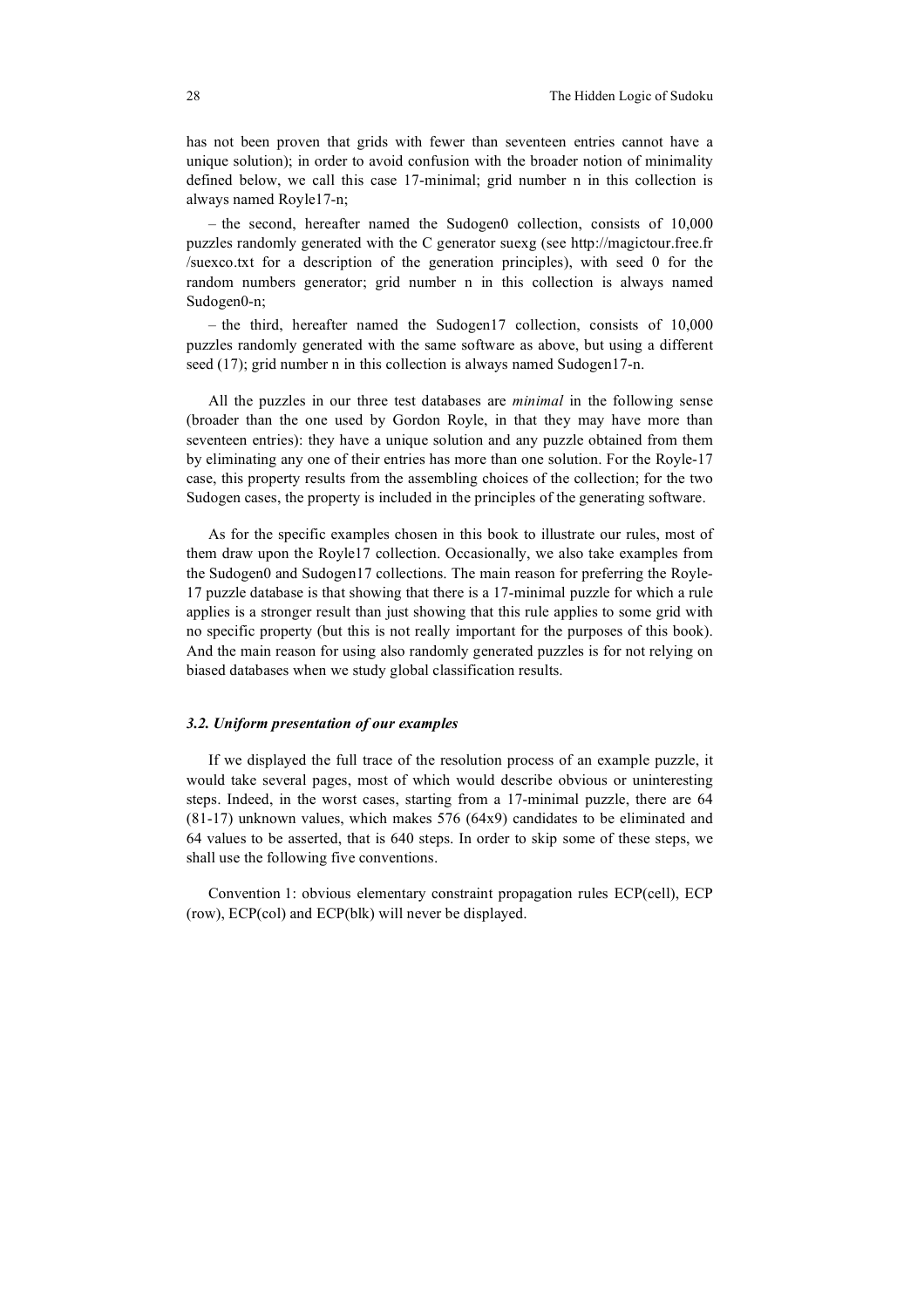Convention 2: let us define the theory (i.e. the set of rules) L1\_0 as the union of all the above elementary (ECP) rules and the semi-elementary rules (Naked Singles and Hidden Singles – NS and HS) defined in chapter V. It can easily be checked that the final rules that apply to a puzzle always belong to L1\_0, at least when these rules are given higher priority than more complex ones. Except in chapter V, where they are introduced, they will always be omitted from the end of the listing of the resolution path.

Convention 3: it can easily be checked that for most puzzles (due to the fact that they are minimal), the first rules that can be applied (not mentioning ECP) are semielementary propagation rules (NS and HS) whose direct effect is to add values. Except in chapter V, we shall replace the initial puzzle P by its "L1\_0 elaboration", i.e. by the puzzle obtained by adding to P all the values asserted by these first semielementary rules. Of course, this puzzle is no longer minimal (but it originates in a clearly defined minimal one).

Convention 4: since, for complex puzzles, this is sometimes still not enough for concentrating the listing on the rule we want to illustrate, when necessary we shall replace the original puzzle by the one obtained after applying rules of higher complexity than the semi-elementary ones (but of lower complexity than the one the example intends to illustrate). If P is a puzzle and T is a Sudoku Resolution Theory (i.e. a set of resolution rules), the puzzle obtained from P by applying repeatedly all the rules in T until none of them can be applied and keeping only the values thus asserted (i.e. discarding any information on the candidates eliminated) is called *the T elaboration of P*. Notice that the T elaboration of P is a real puzzle (although not minimal). It includes all the consequences of T on P that can be expressed as values.

Convention 5: nevertheless, since the T elaboration of P discards information that can be expressed only in terms of candidates, when it is taken as the new starting point and it is submitted to a new resolution process using an extension T' of T with rules more complex than those in T, the first rules that apply may still be rules from T. The worst situation is when the T elaboration of P coincides with P (i.e. no new value is produced by T). Such an extreme situation seems nearly impossible when we start with a minimal P, but it is often the case that the T elaboration of P coincides with the elaboration of T by a much simpler theory than T  $(L1_0$  for instance), i.e. all the rules in T do not produce more values than the rules in L1\_0. A situation that arises rather frequently is when many candidates are deleted by T but few values are asserted; this makes the strategy described in convention 4 more or less inefficient. Conversely, the ideal case is when all results produced by the elaboration process are subsumed by the values asserted (this is of course the case when T is L1\_0, but this condition is not necessary). In this case, we may be certain that the first rule applicable in T' will not be in T (still not mentio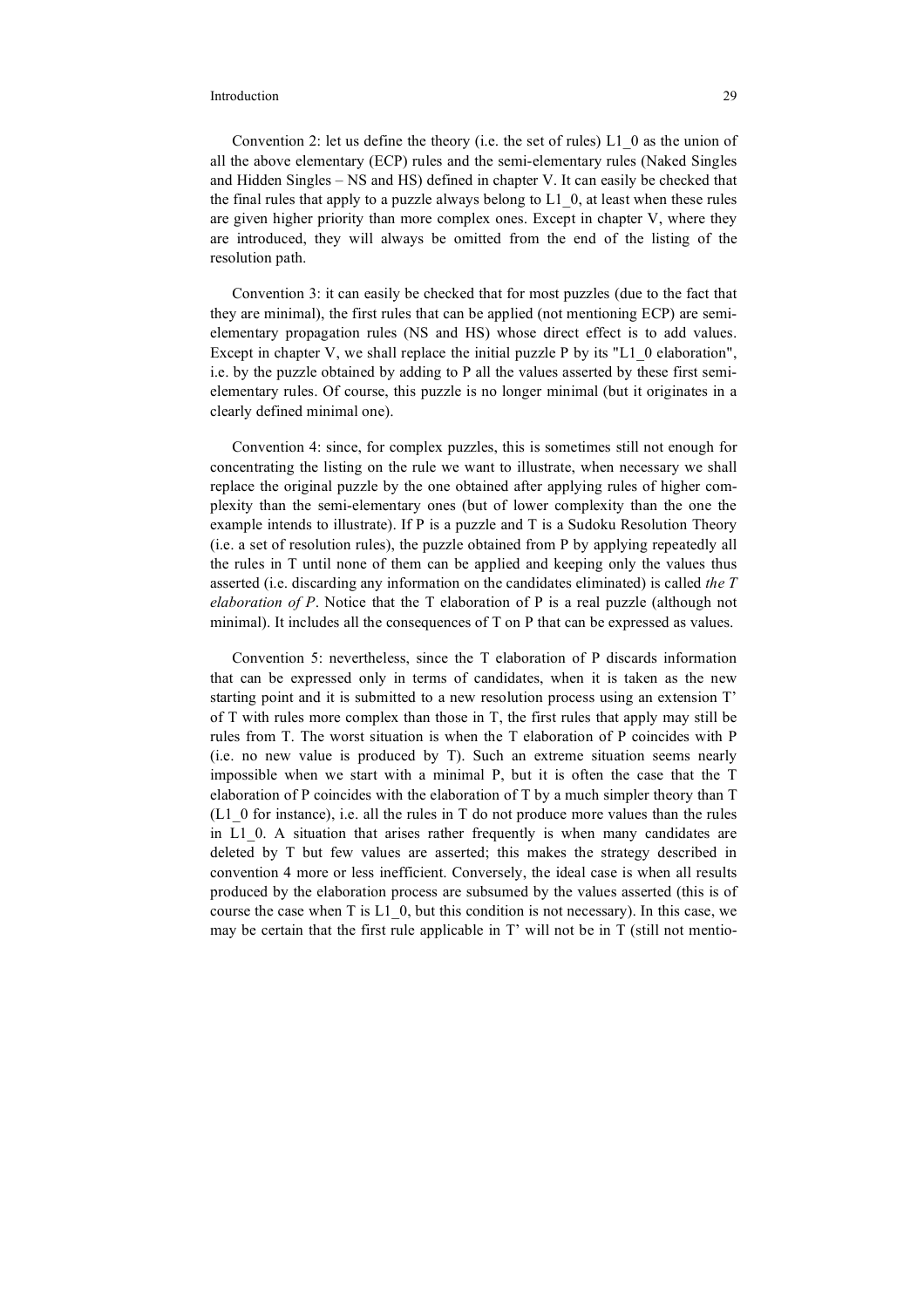ning ECP). Therefore the T elaboration of P illustrates a situation in which the patterns used by the rules added to T in order to obtain T' are immediately visible (after rules from ECP have been applied). Whenever possible, our examples will be chosen from such ideal situations.

With the above conventions, only the interesting part of the resolution process of the initial minimal puzzle will be displayed. But, even with the economy resulting from the above conventions, some traces of resolution processes may be very long. Most of the time, we shall select examples with short traces, but this will not always be possible and, in order to help you keep in mind that these examples are somewhat exceptional and the possibilities are much more varied, especially for rules relative to long chains, longer examples will also be given from time to time (see for instance chapters XV or XVIII).

All our examples will respect the following uniform format (Figure 3), except that, due to page setting constraints, the figure displaying the puzzle, the introductory text and/or the listing may be inverted.

After an introductory text, explaining the purpose of the example and/or commenting on some particular point, a row of three grids is displayed: the original puzzle (always a minimal puzzle taken from one of our three collections), its indicated elaborated version and its solution. This is followed by a listing of the resolution path.

The first line of the resolution path indicates by which resolution theory T1 (L3\_0 in the above example) the elaborated puzzle displayed in the second grid was obtained and (inside parenthesis) to which simpler elaboration T0 (L1 in the above example) it is equivalent. Both statements are useful: the second indicates the minimal theory T0 necessary (which is also the part of T1 effectively used) to get the elaborated version of P; the first indicates that P cannot be solved in (the stronger) T1 alone.

This first line of the resolution path also indicates in which theory T (stronger than T1) the resolution path that follows is obtained (L3\_0+XY3 in the example). Most of the time, T will be of type T1+R, i.e. will be obtained from T1 by adding a single rule, R. Thus, *by showing that P can be solved in T1+R but not in T1 alone, the example proves that the R rule is not subsumed by (i.e. cannot be reduced to) the set of rules in T1*. This is a very important property, because the converse would mean that, given T1, R is useless. To express it, *we write that P belongs to [T1]+R*. Every example of this form can thus be considered as an *independence theorem*.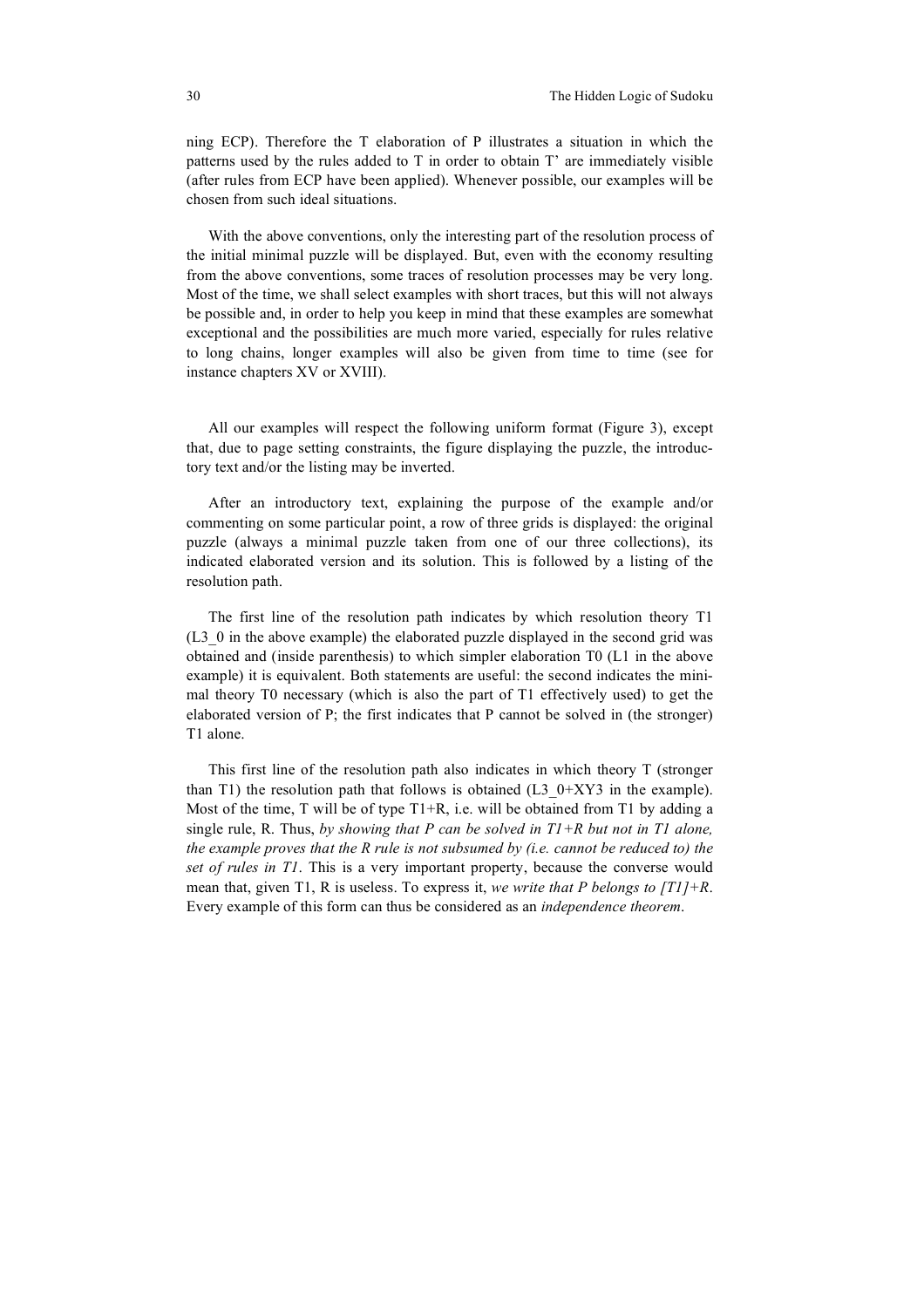<Introductory text>

|   |        |        |   |   |  |  |   |   | b | 8 | 2 | <b>g</b>          | 3              |   |   |   |   | O            | 8 |   |  |    |
|---|--------|--------|---|---|--|--|---|---|---|---|---|-------------------|----------------|---|---|---|---|--------------|---|---|--|----|
|   |        |        |   |   |  |  |   |   |   | π |   |                   |                |   |   |   |   | 4            |   |   |  | 8  |
|   |        |        |   |   |  |  |   |   |   |   | ◠ |                   | 6              | π | 8 |   |   |              |   |   |  |    |
|   | ◠<br>Ć | ◠<br>∠ |   |   |  |  |   |   |   |   |   |                   |                |   |   |   |   |              |   | ┭ |  | 6  |
|   | 4      |        |   | Ξ |  |  |   | 4 |   | 3 | 8 |                   |                |   | b |   | ┭ |              | 3 | 8 |  |    |
|   |        |        |   |   |  |  | 5 |   |   | b |   | $\mathbf{\hat{}}$ | 2              |   |   |   |   |              |   |   |  |    |
|   |        |        | 4 | 6 |  |  |   |   | 8 | 4 |   |                   | ⇁              |   |   |   |   | $\circ$      |   |   |  |    |
| 8 |        |        |   |   |  |  | 8 |   |   | ч | 5 |                   | $\overline{4}$ | P |   | 8 |   |              |   |   |  |    |
|   |        |        |   |   |  |  |   |   | 2 |   |   |                   |                |   |   | Λ |   | $\mathbf{r}$ |   |   |  | -9 |

-----------------------------------------------------------------------------------------------------

*Figure x. Puzzle Royle17-186, its L1 elaboration and its solution*

Resolution path in L3\_0+XY3 for the L3\_0 (or L1) elaboration of Royle17-186: **xy3-chain {n8 n5}r2c8 — {n5 n4}r3c7 — {n4 n8}r4c7** ==> r4c8 ≠ 8 … (Naked-Singles and Hidden-Singles)

-----------------------------------------------------------------------------------------------------

*Figure 3. Uniform format of our examples*

Then comes the resolution path proper. *Each step in the resolution path is the application of a well defined resolution rule in T to the precisely decribed and purely factual situation resulting from the previous rule applications; the resolution path is thus a proof of the solution within theory T (where "proof" is meant in the strict mathematical logic sense)*.

Starting from the elaborated version of the puzzle, only the sequence of nonobvious resolution steps will be displayed. Each line in the sequence consists of the name of the rule applied, followed in order by: the description of how the condition part is satisfied (how the rule is "instantiated"), the "== $>$ " sign, the conclusion(s) allowed by the "action" part. Details of the "nrc notation" used for the condition part will be described progressively with each rule we study. The conclusion part is always either that a candidate can be eliminated, symbolically written as here: r4c8  $\neq$  8, or that a value must be asserted, written symbolically as e.g. r4c8 = 8. When the same rule instantation justifies several conclusions, they will be written on the same line, separated by commas: e.g.  $r4c8 \neq 8$ ,  $r5c8 \neq 8$ .